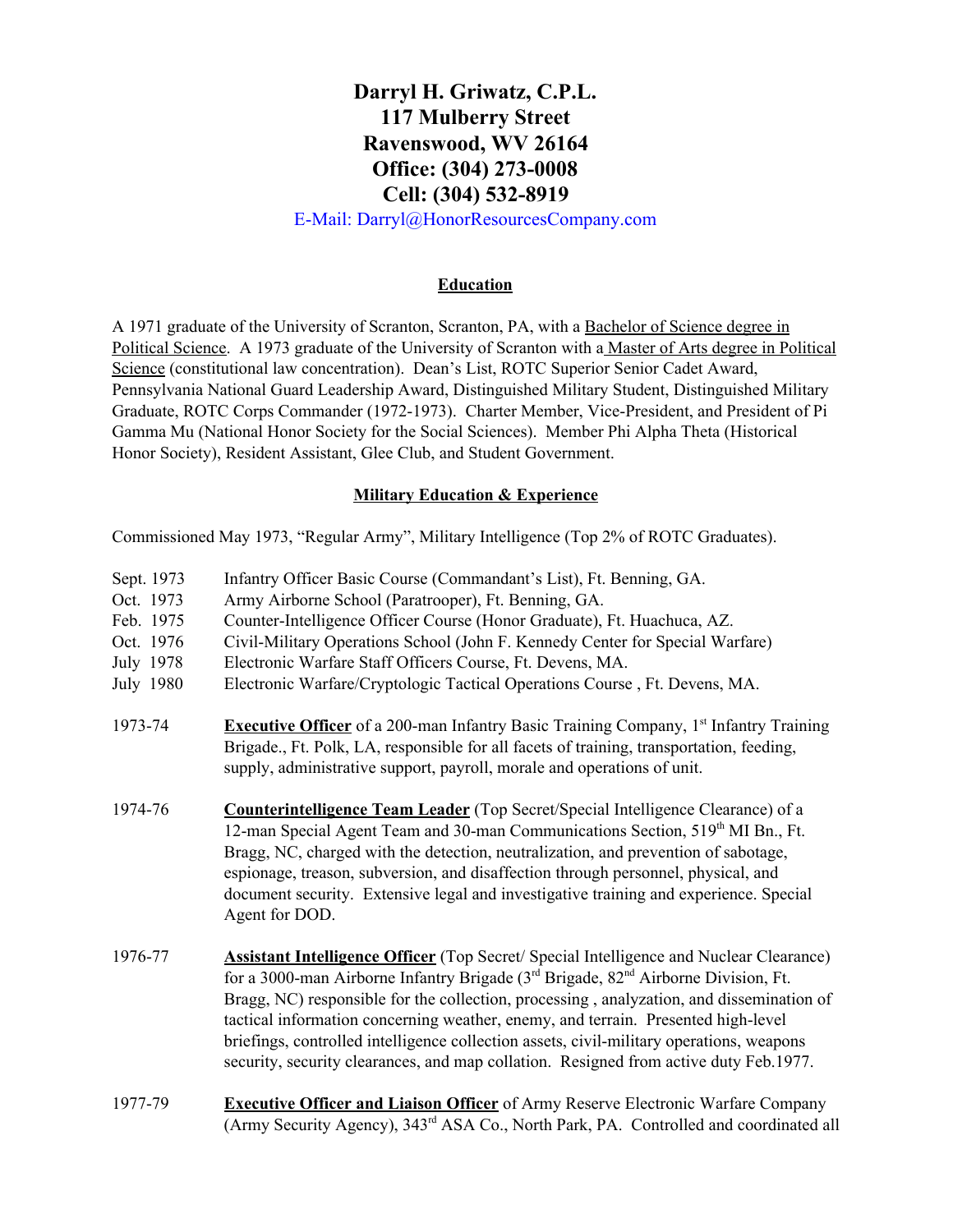administrative operations (supply, mess, motor, pool, signal maintenance, personnel, payroll) and all ground and airborne electromagnetic operational elements committed to electronic surveillance, electronic direction finding, and radio/radar jamming.

197980 **AidedeCamp**for a 9000man Reserve Division Commander (Major General Robert L. Frantz), 99<sup>th</sup> Army Reserve Command, Oakdale, PA, controlling and coordinating all his activities to include appointments, presentations, briefings, transportation, lodgings, command visits, protocol, and public relations. Supervised staff, aircraft, & vehicles.

Presently holds rank of Captain. Two-time recipient of Army Commendation Award, National Defense Service Award (Vietnam Era), and Parachute Wings.

#### **Civilian Work Experience**

- 1977 **Management Training Program** for large interstate trucking company including principles of interstate commerce, management/union relations, IBM computer utilization, terminal operations, freight movement and control, sales, and equipment utilization and maintenance. Company failed (Mason-Dixon Lines, Kingsport, TN).
- 1977-78 **Owner/Operator** of a retail grocery and meat business experienced in personnel training and management, bookkeeping, inventory control, tax law, sales, advertising, public relations, and procurement. Bought depreciated business, built up, and sold for a profit.
- 1978-79 **Private Investigator** for Hooper Holmes, an international investigative firm. Conducted detailed personnel investigations, criminal/litigation records checks, and market research representing such client companies as Pittsburgh Port Authority, Ford Motor Co., Mobil Oil, Chrysler Corp., New York Life, Metropolitan Life.
- 1980Present **Certified Professional Landman #5094** representing various exploration companies involved in the acquisition of oil and gas drilling rights and the operation of those rights. Negotiated, prepared, and procured oil and gas leases, pipeline and access road rights of way, meter and compressor sites, title searches, and reconnaissance of prospect areas. Recruited, trained, and supervised land personnel; prepared detailed take-offs; cured title defects; secured meter and compressor site agreements; performed due diligence on acquisitions; seismic permits. Inhouse broker. Operational land responsibility for the drilling of over 70 gas wells from the "permit to the pipeline" to include well staking, permitting, surveyor coordination, property owner liaison, ordering title opinions and curing defects, rights of way, routing pipelines & access roads, restoration, DEP liaison, compressor sites, and damage settlements. Acquisition and divestiture of mineral and production assets. Owns various mineral interests and working/royalty interests in 68 oil and gas wells.
- 1988Present **VicePresident**,and **President**(since 2012) Honor Resources Company, Ravenswood, WV, as chief operations officer for a land service company providing abstractors and landmen to the oil & gas industry. Presently fielding 100 contractors and employees.

#### **Interests/Affiliations**

Speaker, "The Exploration Process", Appalachian Assoc. of Professional Landmen, Pikeville, KY, Mar 2, 2006. Developed an AAPL accredited 3-day basic/advanced Landman Training Program, presented through Honor.

Certification Committee Member, AAPL, 2011 - 2014.